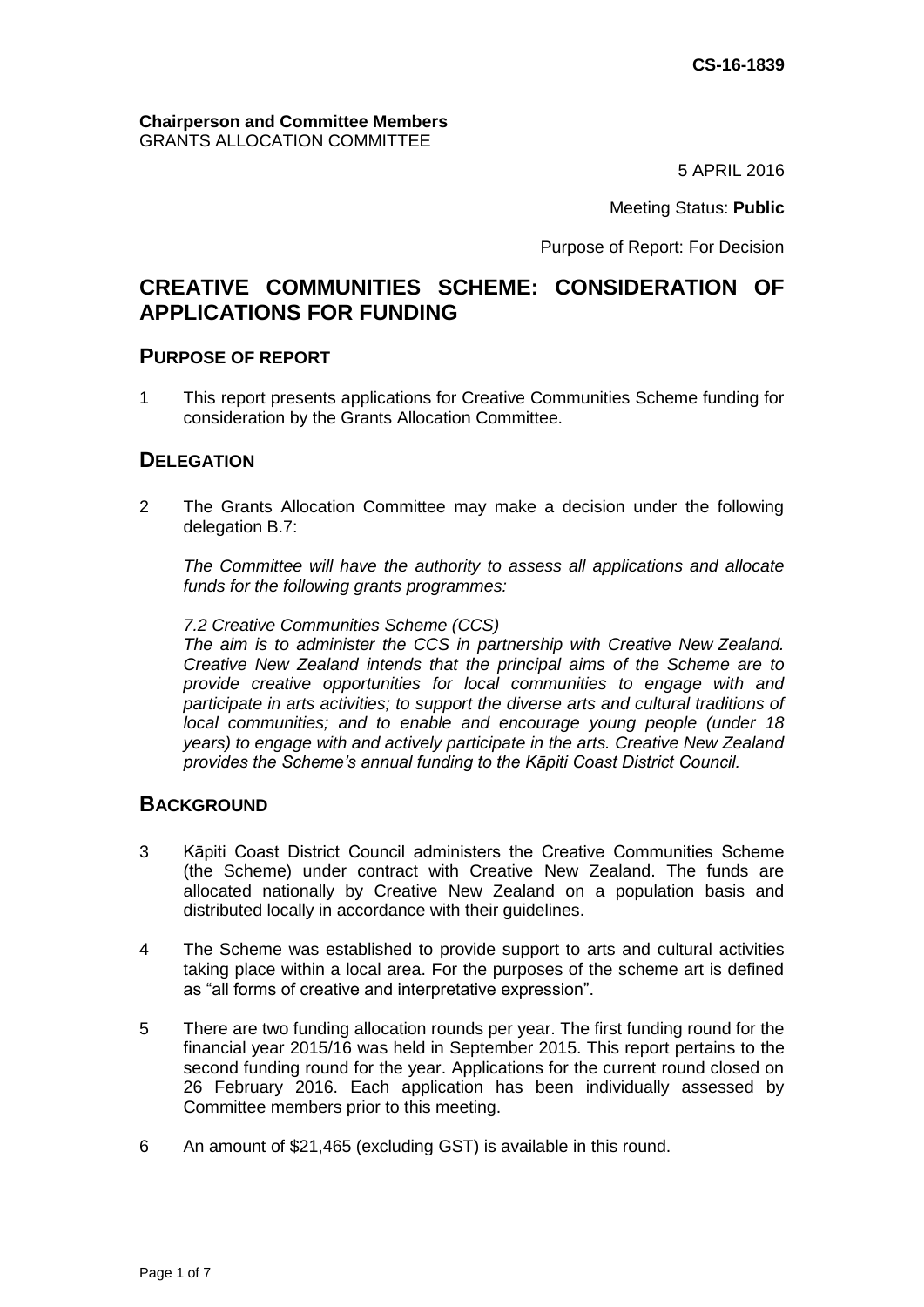## **ISSUES AND OPTIONS**

## Scheme Purpose

7 The purpose of the Scheme is to stimulate and provide support to arts and cultural activities that increase participation and increase the range and diversity of projects that make the arts more attractive and relevant to the various local communities.

## **Eligibility**

- 8 Projects considered under this Scheme should:
	- Take place within the Kāpiti Coast District; and/or
	- Produce benefits which are largely experienced within the Kāpiti Coast District.

#### **Priorities**

- 9 Projects seeking assistance must meet at least one of three funding criteria set by Creative New Zealand. These are:
	- Priority One: Broad community involvement creating opportunities for local communities to engage with and participate in arts activities;
	- Priority Two: Diversity supporting diverse arts and cultural traditions of our local communities; and
	- Priority Three: Young people enable and encourage young people under 18 years to engage with and actively participate in the arts.

## **Applications**

- 10 A schedule of the applications for funding is attached as Appendix 1 to this report.
- 11 The total fund available in this round is \$21,465 and the total of the requests exceeds the amount available by \$3,189.49. There were 13 eligible applications received in this round, with a total of \$24,654.49 of funding grants requested as contributions towards the applicants' projects.
- 12 Each successful applicant is required to return a project accountability report and to participate in any funding audit of their organisation or project, conducted by the Kāpiti Coast District Council. The receipt of the project accountability reports is tracked by staff, and highlights of completed projects are presented to the Grants Allocation Committee.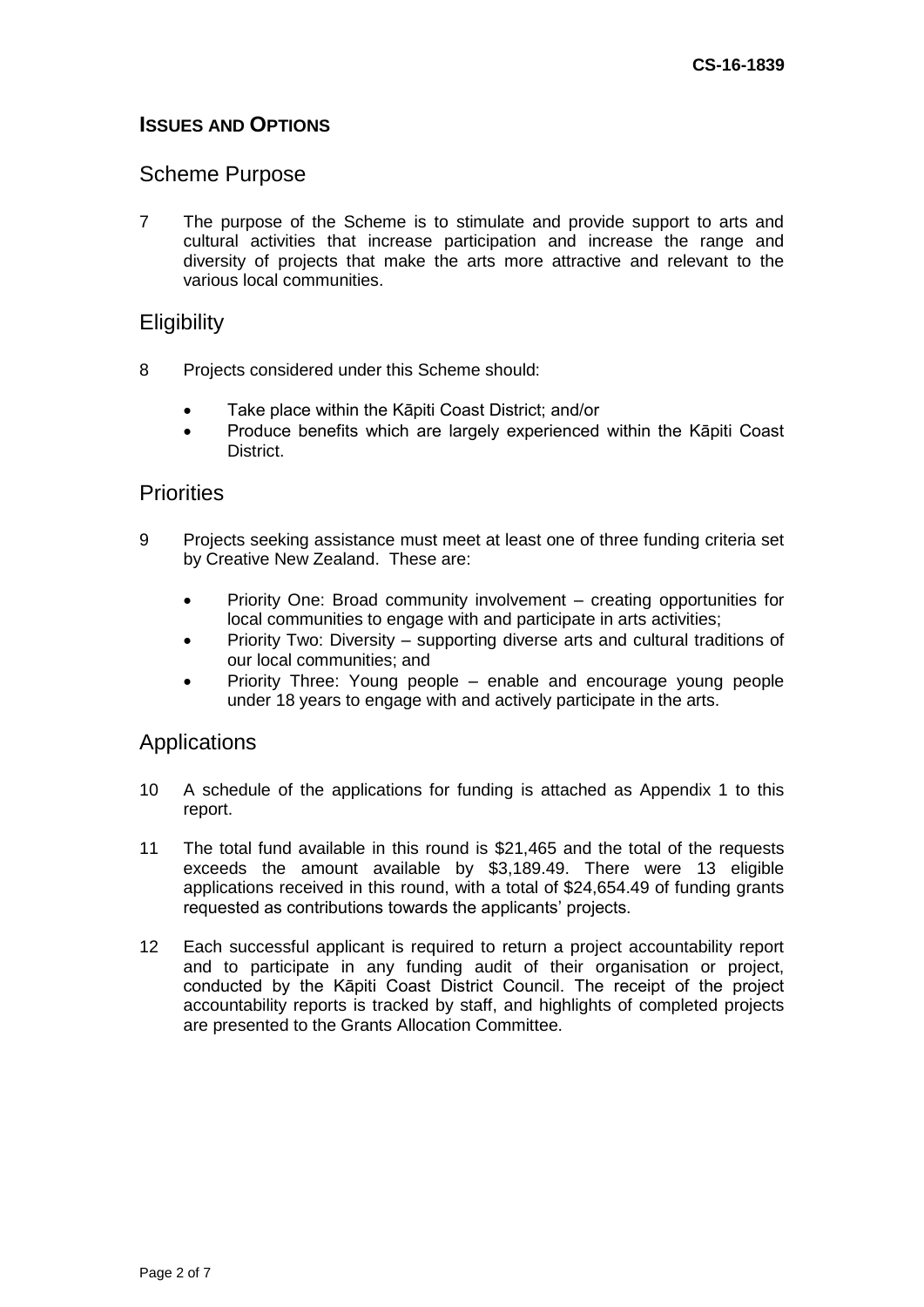## **CONSIDERATIONS**

## Policy considerations

13 There are no policy considerations.

#### Legal considerations

14 There are no legal considerations.

## Financial considerations

15 Creative New Zealand has provided \$40,372.80 in funding for this financial year for the Creative Communities Scheme. Council has allocated an additional \$4,392.58 for this financial year in the Annual Plan. The total available for funding grants this year from Creative New Zealand and the Council is \$44,765.38.

## Tāngata whenua considerations

16 There are no tāngata whenua considerations.

## **SIGNIFICANCE AND ENGAGEMENT**

17 The recommendations in this report have a low degree of Significance under the Council's Policy.

## Engagement planning

18 An engagement plan is not needed to implement this decision.

## **Publicity**

19 A press release will be prepared to publicise the funding decisions and the projects and activities supported by these grants.

# **RECOMMENDATIONS**

- 20 That the Grants Allocation Committee grants Te Ara Korowai Inc \$ from the Creative Communities Scheme to assist with the project "Te Ara Korowai creativity workshops".
- 21 That the Grants Allocation Committee grants Kapiti Chorale Incorporated \_ from the Creative Communities Scheme to assist with the project "Performance of Robert Hanson's Hiawatha by the Kapiti Chorale".
- 22 That the Grants Allocation Committee grants JoAnna Braithwaite \$ from the Creative Communities Scheme to assist with the project "Kāpiti Matariki Kakahu/Cloak workshops".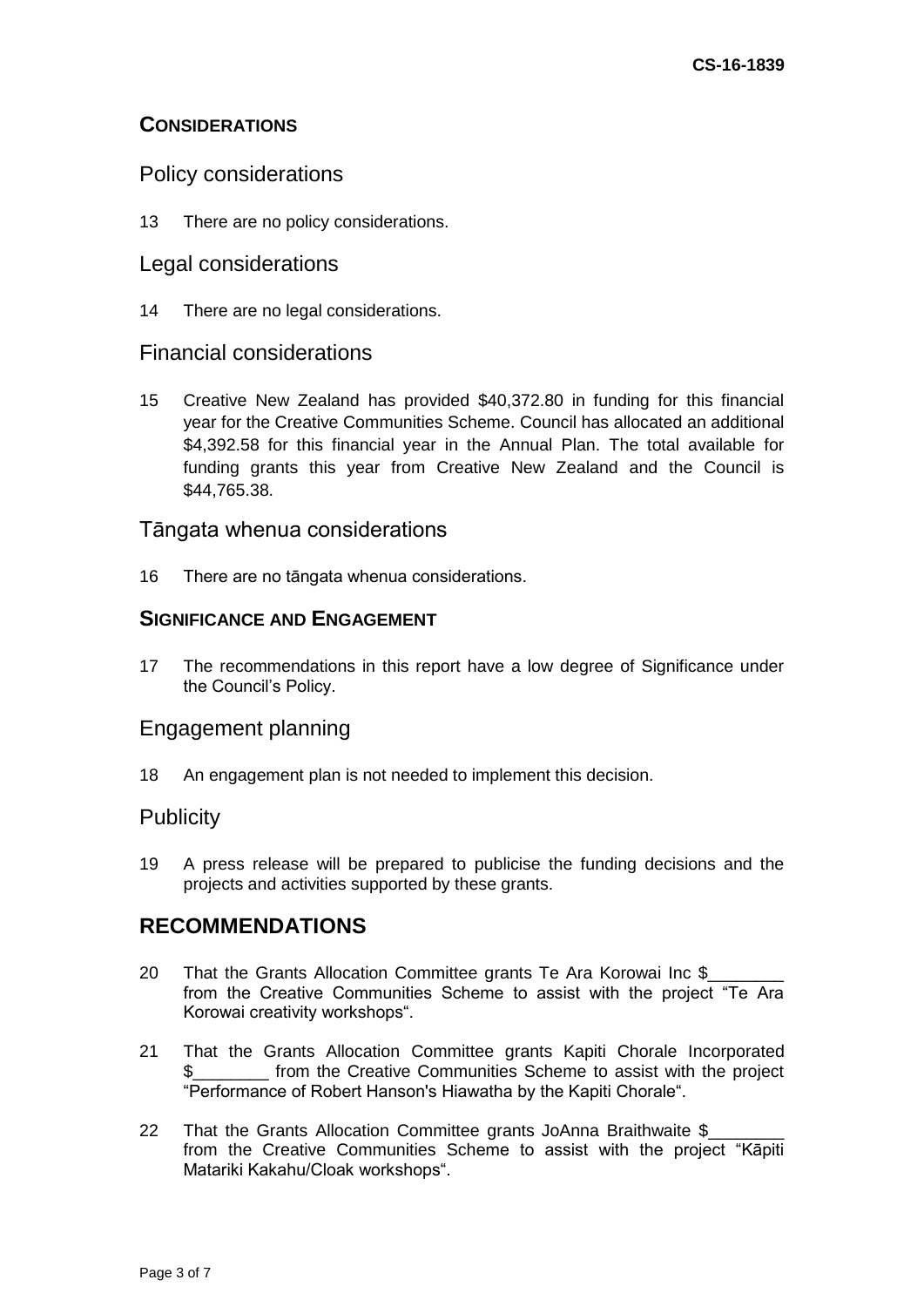- 23 That the Grants Allocation Committee grants "Paekākāriki Station Precinct Trust" \$\_\_\_\_\_\_\_\_ from the Creative Communities Scheme to assist with the project "Paekākāriki Arts Walk".
- 24 That the Grants Allocation Committee grants "Kāpiti Coast Photographic Society" \$ Trom the Creative Communities Scheme to assist with the project "Kāpiti-Our Place" Photographic Exhibition".
- 25 That the Grants Allocation Committee grants "Levin and Districts Brass Inc" \$\_\_\_\_\_\_\_\_ from the Creative Communities Scheme to assist with the project "Kāpiti Music Festival - Jazz in the Gardens ".
- 26 That the Grants Allocation Committee grants "Captured Essence Ltd" \$\_\_\_\_\_\_\_\_ from the Creative Communities Scheme to assist with the project "Kāpiti Coast Artists ".
- 27 That the Grants Allocation Committee grants "Te Newhanga Kāpiti Community Centre \$ from the Creative Communities Scheme to assist with the project "School Holiday Workshops 2016".
- 28 That the Grants Allocation Committee grants "Zeal Education Trust \$ from the Creative Communities Scheme to assist with the project "Kāpiti Youth Photograpghy Project - Capturing Whanau".
- 29 That the Grants Allocation Committee grants "Mary Catherine Gow Mulled Wine Concerts" \$\_\_\_\_\_\_\_\_\_ from the Creative Communities Scheme to assist with the project "Four Mulled Wine Concerts in Paekākāriki".
- 30 That the Grants Allocation Committee grants "Tracey Savage (and Ocean Pere)" \$ from the Creative Communities Scheme to assist with the project "Hihi goes Awol".
- 31 That the Grants Allocation Committee grants "Dominic David Coffin" from the Creative Communities Scheme to assist with the project "Kāpiti Children's Snare Drumming School Holiday Programme".
- 32 That the Grants Allocation Committee grants "Waikanae Music Society" \$\_\_\_\_\_\_\_\_ from the Creative Communities Scheme to assist with the project "Streeton Piano Trio Concert".

#### **Report prepared by Approved for submission Approved for submission**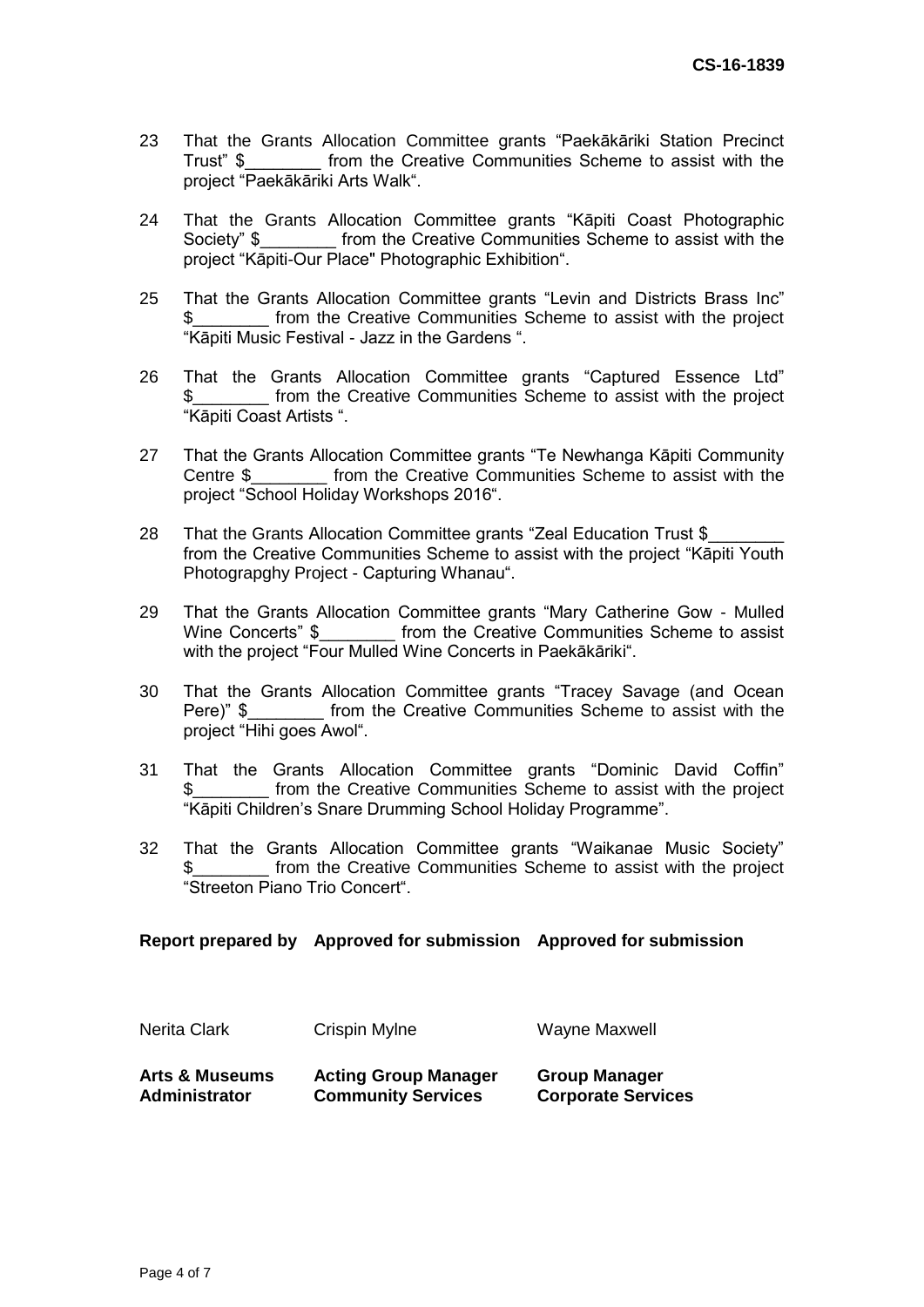# **APPENDIX 1**

# **Schedule of Applications for Funding**

| No.            | <b>Organisation or</b><br><b>Individual</b>     | <b>Project Name</b>                                                           | <b>Project Short Description</b>                                                                                                                                                                                                                      |                                     |
|----------------|-------------------------------------------------|-------------------------------------------------------------------------------|-------------------------------------------------------------------------------------------------------------------------------------------------------------------------------------------------------------------------------------------------------|-------------------------------------|
|                | <b>Applicants</b><br><b>Name</b>                |                                                                               |                                                                                                                                                                                                                                                       | <b>Amount</b><br><b>Applied For</b> |
| 1              | Te Ara Korowai<br><b>Inc</b>                    | Te Ara Korowai<br>creativity<br>workshops                                     | Te Ara Korowai will facilitate 30<br>creativity workshops during 2016<br>for 15 adults per session who feel<br>that creativity can benefit their<br>mental wellbeing.                                                                                 | 1950.00                             |
| $\overline{2}$ | Kapiti Chorale<br>Incorporated                  | Performance of<br><b>Robert Hanson's</b><br>Hiawatha by the<br>Kapiti Chorale | The concert will be the first<br>performance in NZ of this choral<br>work and the American composer<br>of the work will be present. The<br>Kapiti Chorale will be augmented<br>by a choir of 20 children and<br>accompanied by an orchestra of<br>28. | 1500.00                             |
| 3              | JoAnna<br><b>Braithwaite</b>                    | Kāpiti Matariki<br>Kakahu/Cloak<br>workshops                                  | Four workshops, one for each<br>branch of Kāpiti Coast libraries -<br>inviting local schools to take part<br>in a workshop to contribute to a<br>kakhu promoting sustainability<br>and diversity                                                      | 1610.00                             |
| 4              | Paekākāriki<br><b>Station Precinct</b><br>Trust | Paekākāriki Arts<br>Walk                                                      | To Continue our work on the Arts<br>Walk that celebrates our<br>township through the many<br>artists and writers who have lived<br>here.                                                                                                              | 3510.00                             |
| 5              | Kāpiti Coast<br>Photographic<br>Society         | "Kāpiti-Our Place"<br>Photographic<br>Exhibition                              | Display a collection of 50 to 60<br>images made by members of<br>KCPS, portraying the community<br>and environment of Kāpiti, as<br>seen through photographers'<br>eyes.                                                                              | 1620.00                             |
| 6              | Levin and<br><b>Districts Brass</b><br>Inc.     | Kāpiti Music<br>Festival - Jazz in the<br>Gardens                             | Live music for the community.<br>Free event on a Sunday afternoon<br>in Marines Garden, Raumati                                                                                                                                                       | 2500.00                             |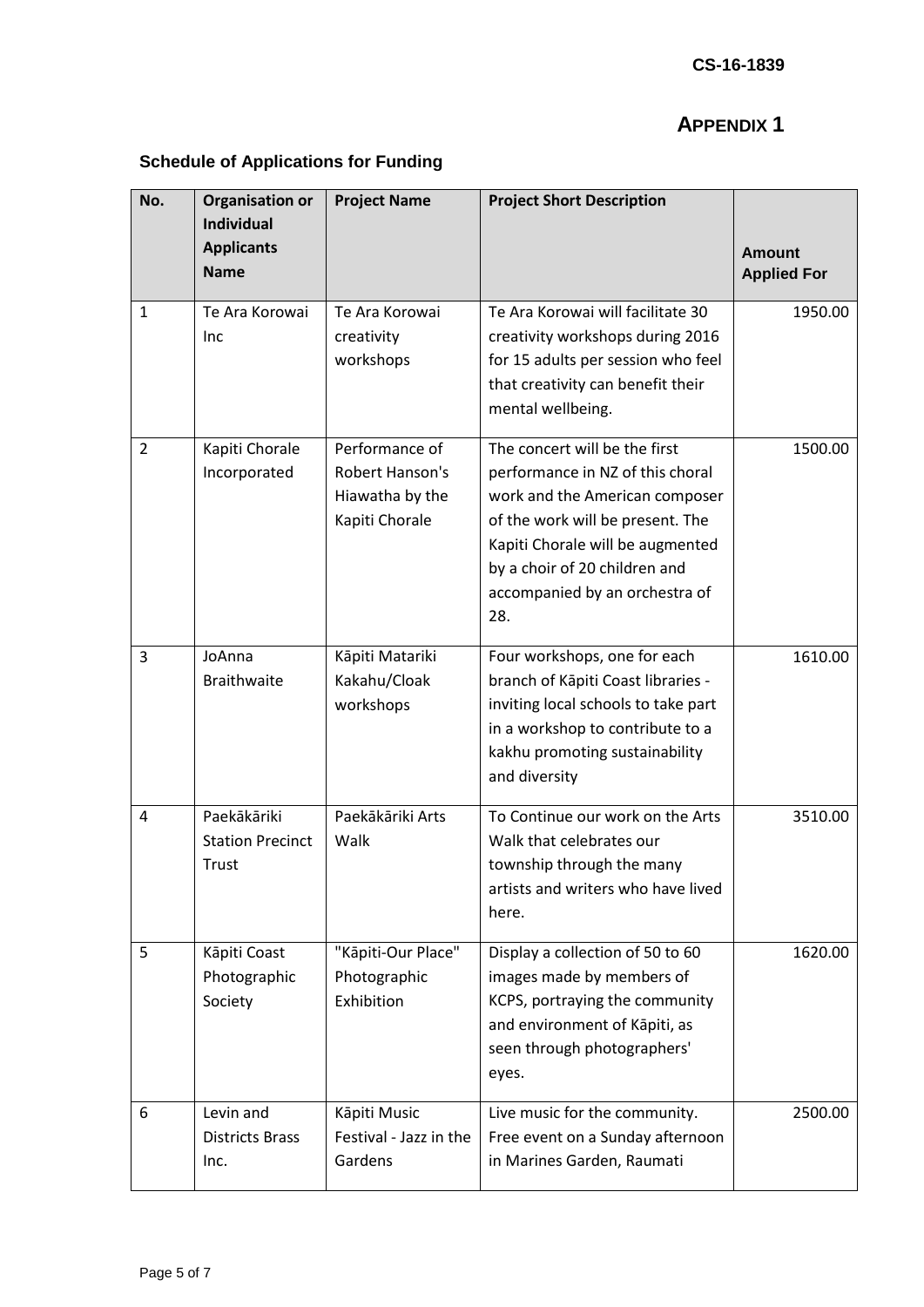| No.            | <b>Organisation or</b><br><b>Individual</b>            | <b>Project Name</b>                                                              | <b>Project Short Description</b>                                                                                                                                                                                                       |                                     |
|----------------|--------------------------------------------------------|----------------------------------------------------------------------------------|----------------------------------------------------------------------------------------------------------------------------------------------------------------------------------------------------------------------------------------|-------------------------------------|
|                | <b>Applicants</b><br><b>Name</b>                       |                                                                                  |                                                                                                                                                                                                                                        | <b>Amount</b><br><b>Applied For</b> |
| $\overline{7}$ | Captured<br><b>Essence Ltd</b>                         | Kāpiti Coast Artists                                                             | Create a series of web videos that<br>portray leading artists on the<br>Kāpiti Coast, to show budding<br>artists the pathway they need to<br>follow to become successful.                                                              | 2500.00                             |
| 8              | Te Newhanga<br>Kāpiti<br>Community<br>Centre           | <b>School Holiday</b><br>Workshops 2016                                          | To run drama and art workshops<br>during school holidays.                                                                                                                                                                              | 587.89                              |
| 9              | Zeal Education<br>Trust                                | Kāpiti Youth<br>Photograpghy<br>Project - Capturing<br>Whanau                    | A two week photography project<br>during school holidays for college<br>age Māori young people to<br>showcase whanau connections.                                                                                                      | 2066.60                             |
| 10             | Mary Catherine<br>Gow - Mulled<br><b>Wine Concerts</b> | Four Mulled Wine<br>Concerts in<br>Paekākāriki                                   | To stage four concerts in the<br>Mulled Wine Concert Series. The<br>concerts will provide inspiration<br>to Kāpiti's talented youth and<br>entertainment to all age groups.                                                            | 2000.00                             |
| 11             | <b>Tracey Savage</b><br>(and Ocean<br>Pere)            | Hihi goes Awol                                                                   | Hihi goes Awol is the first part in<br>a six part series which includes<br>live performance, accompanying<br>workshops/sheets and the<br>beginning of the process for<br>accompanying published book<br>and e-book for 5-12 year olds. | 1970.00                             |
| 12             | Dominic David<br>Coffin                                | Kāpiti Childrens<br>snare Drumming<br>School Holiday<br>Programme /<br>workshops | To create school holiday<br>programmes for Kāpiti children to<br>teach them snare drumming pipe<br>band. Offer free lessons to<br>encourage young people to<br>explore percussion.                                                     | 1990.00                             |